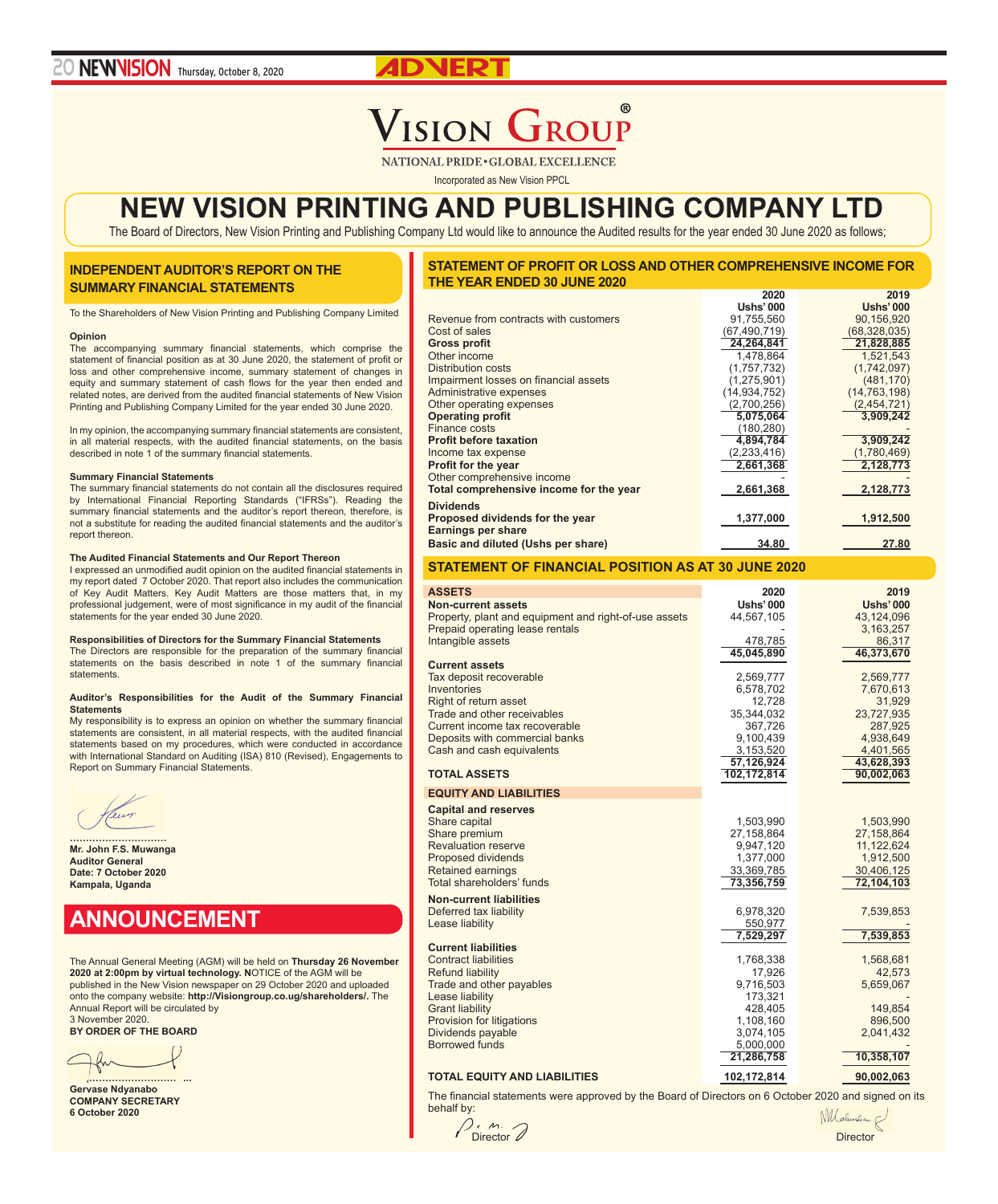**ADVERT** Thursday, October 8, 2020 **NEWVISION** 

**STATEMENT OF CASH FLOWS FOR THE YEAR ENDED** 

## $^{\circ}$ **VISION GROUP**

NATIONAL PRIDE . GLOBAL EXCELLENCE

Incorporated as New Vision PPCL

# **NEW VISION PRINTING AND PUBLISHING COMPANY LTD**

The Board of Directors, New Vision Printing and Publishing Company Ltd would like to announce the Audited results for the year ended 30 June 2020 as follows;

## **STATEMENT OF CHANGES IN EQUITY FOR THE YEAR ENDED 30 JUNE 2020**

|                                              |                         |                                |                 |                                        |                                        |                       | <b>30 JUNE 2020</b>                                                                          |                 |                 |
|----------------------------------------------|-------------------------|--------------------------------|-----------------|----------------------------------------|----------------------------------------|-----------------------|----------------------------------------------------------------------------------------------|-----------------|-----------------|
|                                              | <b>Share</b><br>capital | <b>Share</b><br>premium        | dividend        | <b>Proposed Revaluation</b><br>reserve | <b>Retained</b><br>earnings            | <b>Total</b>          |                                                                                              | 2020            | 2019            |
|                                              | <b>Ushs'000</b>         | <b>Ushs'000</b>                | <b>Ushs'000</b> | <b>Ushs'000</b>                        | <b>Ushs'000</b>                        | <b>Ushs'000</b>       |                                                                                              | <b>Ushs'000</b> | <b>Ushs'000</b> |
|                                              |                         |                                |                 |                                        |                                        |                       | Net cash flows generated from/ (used in)                                                     |                 |                 |
| At 1 July 2018                               | 1,503,990               | 27,158,864                     | 1,912,500       | 12,297,149                             | 26,459,674                             | 69,332,177            | operating activities                                                                         | 1,238,169       | (4, 171, 231)   |
| Initial impact of IFRS 9, net of tax         |                         |                                |                 |                                        | 2,059,626                              | 2,059,626             | Cash flows generated from investing activities                                               |                 |                 |
| Initial impact of IFRS 15, net of tax        |                         |                                |                 |                                        | (7, 341)                               | (7, 341)              |                                                                                              | (2,925,781)     |                 |
| <b>Restated opening balance</b>              |                         | 1,503,990 27,158,864 1,912,500 |                 | 12,297,149                             |                                        | 28,511,959 71,384,462 | Purchase of property, plant and equipment<br>Additions to right of use assets                | (14, 953)       | (2,204,835)     |
|                                              |                         |                                |                 |                                        |                                        |                       | Purchase of intangible assets                                                                | (417,090)       | (61, 635)       |
| Profit for the year                          |                         |                                |                 |                                        | 2,128,773                              | 2,128,773             |                                                                                              | (17,200,000)    | (10, 200, 000)  |
| Transfer of realised revaluation surplus to  |                         |                                |                 |                                        |                                        |                       | Placements of deposits with commercial banks<br>Maturities of deposits with commercial banks | 13,200,000      | 15,200,000      |
| retained earnings                            |                         |                                |                 | (1, 174, 525)                          | 1,174,525                              |                       | Interest received from commercial bank deposits                                              | 555,619         | 617,310         |
| Deferred tax effect of transfer              |                         |                                |                 |                                        | 503,368                                | 503,368               |                                                                                              | 25,525          | 46,303          |
| Dividends declared                           |                         |                                | $-$ (1,912,500) |                                        |                                        | $-$ (1,912,500)       | Proceeds from disposal of property, plant and equipment                                      |                 | 3,397,143       |
| Final for 2019 (Proposed)                    |                         |                                | 1,912,500       |                                        | (1,912,500)                            |                       | Net cash (used in)/ generated from investing activities (6,776,680)                          |                 |                 |
| At 30 June 2019                              |                         | 1,503,990 27,158,864           | 1,912,500       |                                        | 11, 122, 624 30, 406, 125 72, 104, 103 |                       | Cash flows used in financing activities                                                      |                 |                 |
|                                              |                         |                                |                 |                                        |                                        |                       | Repayment of principal portion of lease liabilities                                          | (108, 258)      |                 |
| At 1 July 2019                               |                         | 1,503,990 27,158,864           | 1,912,500       | 11,122,624                             |                                        | 30,406,125 72,104,103 | Dividends paid                                                                               | (879, 827)      | (870, 659)      |
| Profit for the year                          |                         |                                |                 |                                        | 2,661,368                              | 2,661,368             | Proceeds from borrowed funds                                                                 | 5,000,000       |                 |
| Transfer of realised revaluation surplus to  |                         |                                |                 |                                        |                                        |                       |                                                                                              |                 |                 |
| retained earnings                            |                         |                                |                 | (1, 175, 504)                          | 1,175,504                              |                       | Net cash generated from/ (used in) financing activities                                      | 4,011,915       | (870, 659)      |
| Deferred tax effect of transfer (note 13(d)) |                         |                                |                 |                                        | 503,788                                | 503,788               |                                                                                              |                 |                 |
| Proposed dividends (note 14(a))              |                         |                                | $-1,377,000$    |                                        | $-$ (1,377,000)                        |                       | Net decrease in cash and cash equivalents                                                    | (1,526,596)     | (1,644,747)     |
| Dividends declared (note 27)                 |                         |                                | $-$ (1,912,500) |                                        |                                        | $-$ (1,912,500)       | Cash and cash equivalents at beginning of year                                               | 4,251,711       | 5,896,458       |
| AT 30 JUNE 2020                              |                         | 1,503,990 27,158,864 1,377,000 |                 |                                        | 9,947,120 33,369,785 73,356,759        |                       | Cash and cash equivalents at end of year                                                     | 2,725,115       | 4,251,711       |

## **SEGMENT INFORMATION**

|                                | 2019<br><b>Ushs'000</b> | <b>PRINT MEDIA</b><br>2020<br><b>Ushs'000</b> | 2019<br><b>Ushs'000</b> | <b>ELECTRONIC MEDIA</b><br>2020<br><b>Ushs'000</b> | 2019<br><b>Ushs'000</b> | <b>COMMERCIAL PRINTING</b><br>2020<br><b>Ushs'000</b> | 2019<br>Ushs'000 | <b>OTHERS</b><br>2020<br>Ushs'000 | 2019<br><b>Ushs'000</b> | <b>TOTAL</b><br>2020<br><b>Ushs'000</b> |
|--------------------------------|-------------------------|-----------------------------------------------|-------------------------|----------------------------------------------------|-------------------------|-------------------------------------------------------|------------------|-----------------------------------|-------------------------|-----------------------------------------|
| External sales                 | 50.218.198              | 44.164.988                                    | 26.524.546              | 26.317.755                                         | 9.910.340               | 18.416.574                                            |                  | 3,503,836 2,856,243               | 90.156.920              | 91,755,560                              |
| <b>Total Sales</b>             | 50.218.198              | 44.164.988                                    | 26.524.546              | 26.317.755                                         | 9.910.340               | 18.416.574                                            |                  | 3.503.836 2.856.243               | 90,156,920              | 91,755,560                              |
| Segment profit before taxation | 7,283,651               | 6,388,483                                     | 4,669,410               | 5,064,095                                          | 1.228.177               | 3.426.396                                             | 686,268          | 546,698                           | 13.867.506              | 15,425,672                              |

**Reconciliation of operating profit**

j

| Reported segment profit before tax | 13.867.505  | 15,425,672  |
|------------------------------------|-------------|-------------|
| Other income                       | 1.521.543   | 1,478,864   |
| Administrative staff costs         | (9,414,548) | (8,895,781) |
| Other administrative costs         | (1,584,082) | (1,838,070) |
| Impairment on financial assets     | (481, 170)  | (1,275,901) |
| <b>Profit before tax</b>           | 3,909,248   | 4,894,784   |